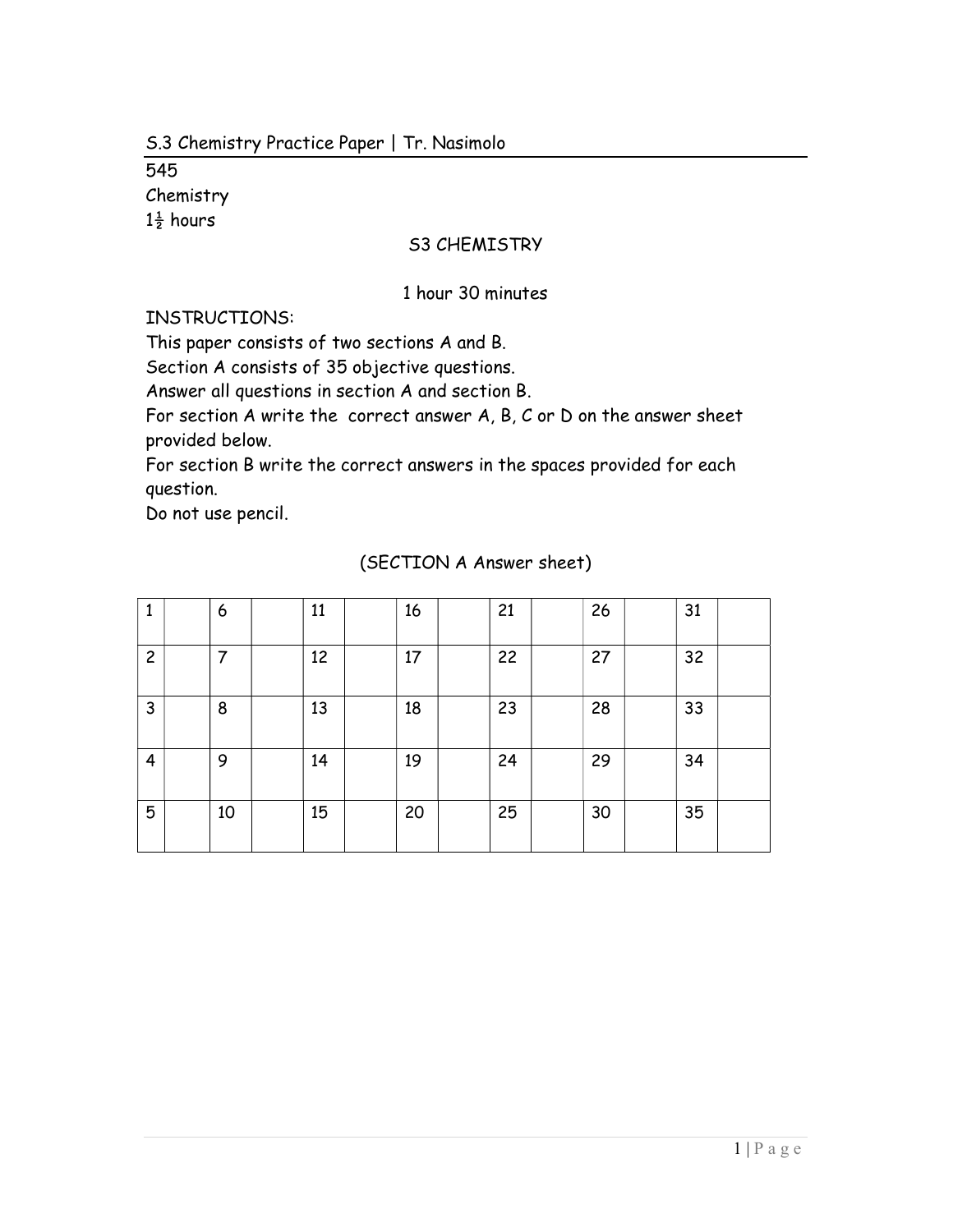# SECTION A (35mks)

1. A solution of sugar in water was fermented with yeast for some time. The mixture was carefully distilled. Which statement about the first few drops of the distillate is not correct? The first drop of the distillate;

A. Had a higher boiling point than water. B. Miscible with water. C. Was colourless. D. Non volatile.

2. The metal ring of a Bunsen burner is used for;

A. Regulating the amount of air entering the Bunsen burner.

B. Increase the volume of the gas entering the chimney.

C. Brings the gas into the Bunsen burner.

D. Turn the gas into a stream.

3.A gas that is soluble in water and less dense than air is collected by

A. Upward delivery. B. Overwater.

C. Upward displacement of air. D. Downward delivery.

4. Which of the following burns in air to form an acidic oxide?

A. Potassium B. Sulphur

C. Sodium D. Magnesium

5. In fractional distillation of petroleum,the product that is obtained first is the one which has the

A. Highest density B. highest boiling point

C. lowest density D. lowest boiling point

6. Element X burns in excess oxygen to form a yellow solid, which dissolved in water to produce a colourless gas that is neutral to litmus and relights a glowing splint. Element X is

A. Magnesium B. Sodium

C. Calcium D. Aluminum

7. Zinc carbonate was heated and the residue allowed to cool. Which one of the following is the colour of the residue?

A. Black. B. Yellow.

c. White. D. Reddish-brown.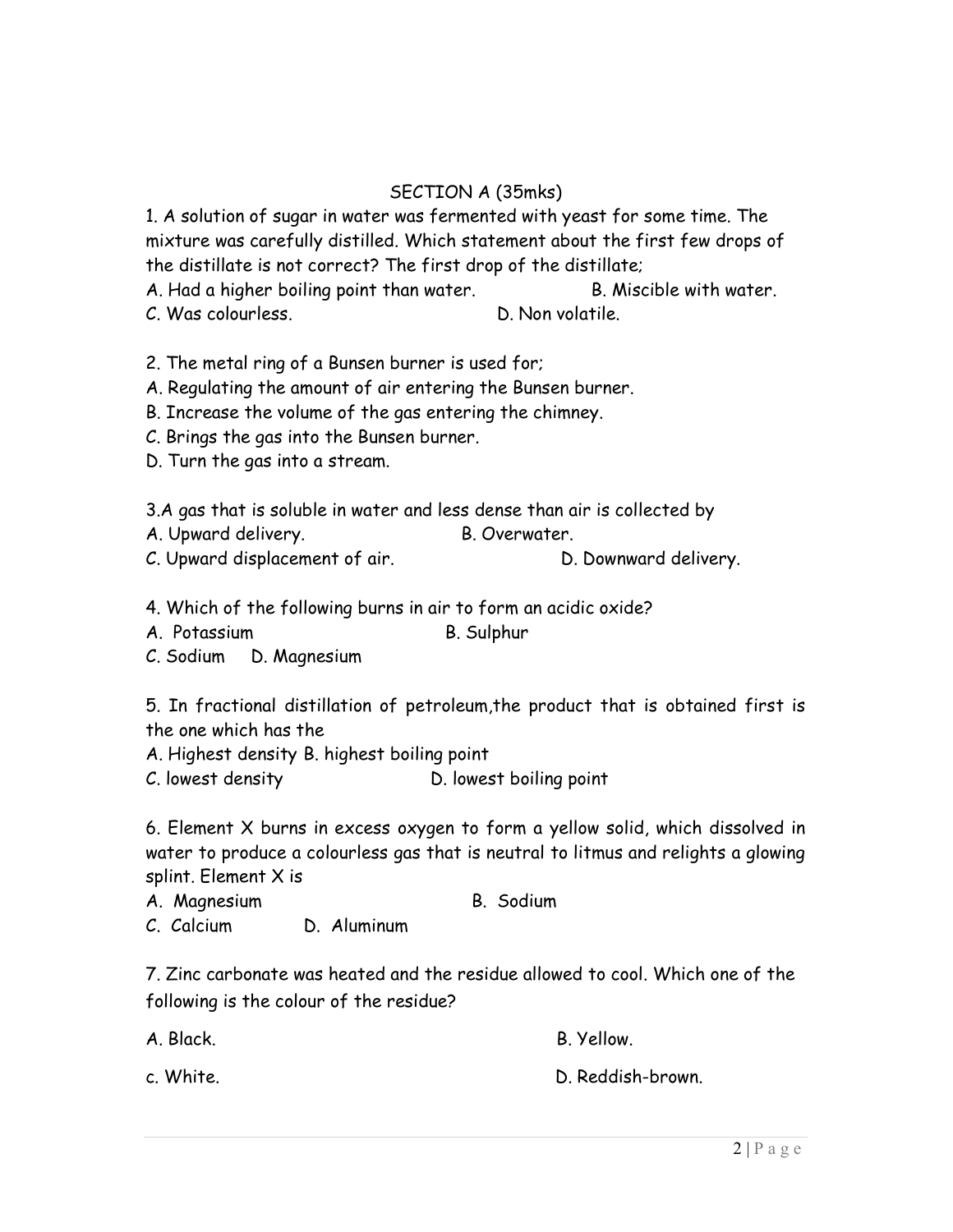8. Which one of the following sets of substances is formed when potassium hydrogen carbonate is heated?

A. Potassium carbonate and water.

- B. Potassium oxide and carbon dioxide.
- C. Potassium oxide, carbon dioxide and water.
- D. Potassium carbonate, carbon dioxide and water.
- 9. Which of the following forms of carbon consists of hexagonal crystals?
- A. Graphite. **B. Diamond.**
- C. Soot. D. Lamp black.

10. Which one of the following can be used to distinguish a carbonate from a hydrogen carbonate?

| A. Sodium sulphate solution. | B. Hydrochloric acid. |
|------------------------------|-----------------------|
|------------------------------|-----------------------|

C. Magnesium sulphate solution. D. Nitric acid.

11. Which one the following is a thermosetting plastic?

- A. Polyethene. B. Perspex.
- C. Nylon. D. Rubber.

12. Which one of the following electronic configuration is of a noble gas?

- A. 2:8:1 B. 2:8:8
- C. 2:8:2 D. 2:8:7

13. Which one of the following methods is used to separate the alkanes in crude petroleum?

| A. Filtration.                                                                                             | B. Decantation.                |  |  |  |
|------------------------------------------------------------------------------------------------------------|--------------------------------|--|--|--|
| C. Fractional distillation.                                                                                | D. Fractional crystallisation. |  |  |  |
| امین امامه وابتنین برازامهم و به موسط موجود الزبیر مامنهم میرون برابریگرم و مانند کرد. میرون ماه زمان ۱۸ ک |                                |  |  |  |

|  | 14. Which one of the following metals will react most readily with cold water? |  |  |  |  |  |  |  |  |  |  |
|--|--------------------------------------------------------------------------------|--|--|--|--|--|--|--|--|--|--|
|--|--------------------------------------------------------------------------------|--|--|--|--|--|--|--|--|--|--|

| A. Sodium.    | B. Calcium.   |
|---------------|---------------|
| C. Magnesium. | D. Potassium. |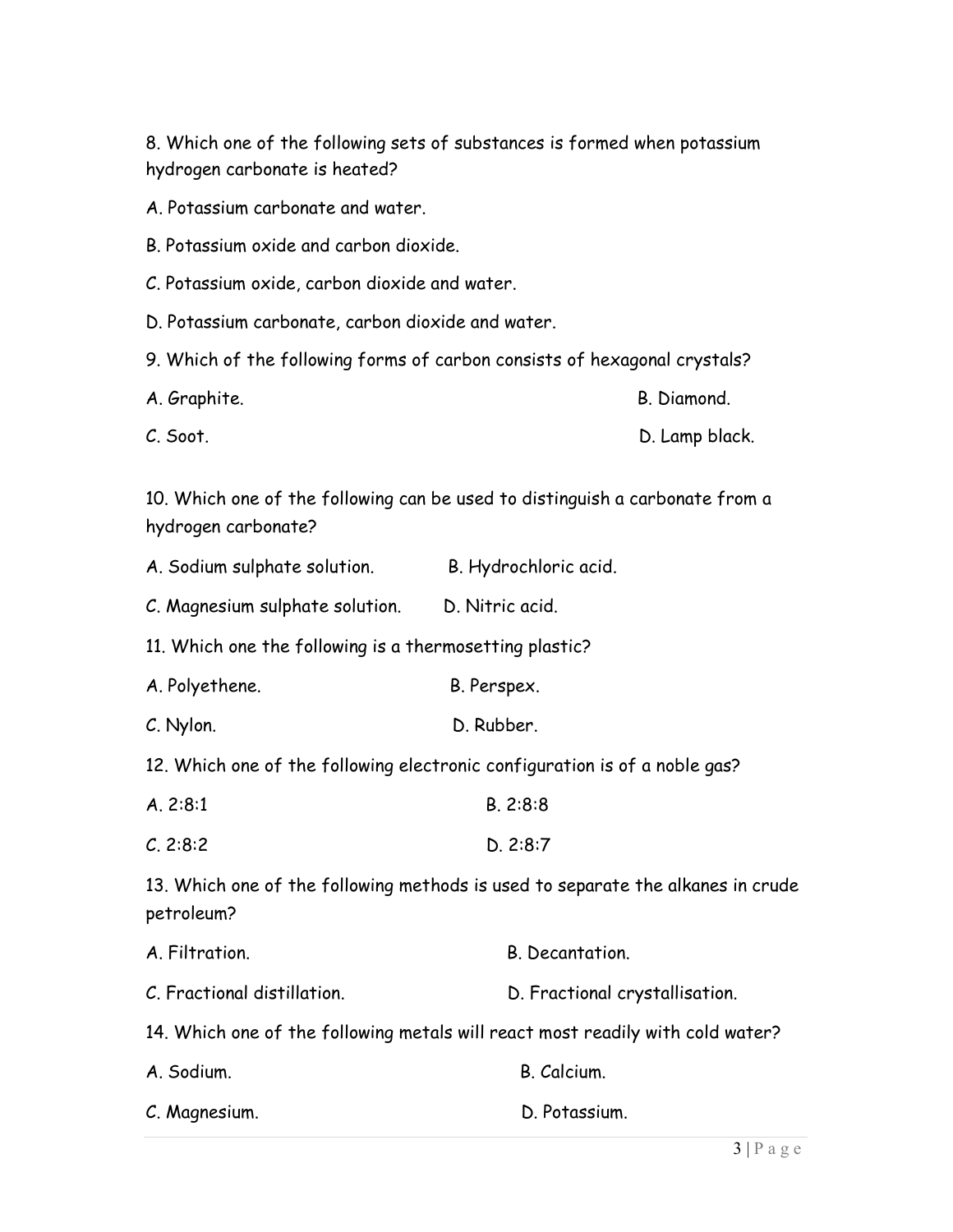15. Which one of the following substances when heatedundergoes a chemical change? A. Ammonium chloride. B. Copper(II) hydroxide. C. Candle wax. D. Sulphur. 16. Which one of the following substances is used to test for the presence of oxygen? A. A glowing splint. A summing splint. C. Litmus paper. D. Anhydrous copper(II) sulphate. 17. Which one of the following is the colour of the precipitate formed when lead(II) nitrate solution is added to sodium chloride solution? A. Blue. B. Brown. C. Yellow. D. white. 18. Which one of the following particles conducts electric current in molten lead(II) bromide? A. Flectrons. **B. Molecules** C. Atoms. D. Ions. 19. The electronic configurations of elements L, M, V and R are 2:8:3, 2:8:6, 2:8:8 and 2:8:8:2 respectively. Which one of the following pairs of elements consists of metals only? A. M and V B. L and V C. M and R D. L and R 20. A hydrocarbon  $C_xH_y$  burns in oxygen according to the following equation;  $C_xH_y(q) + 5O_2(q)$   $\longrightarrow$  3CO<sub>2</sub>(g) + 4H<sub>2</sub>O(l) Which one of the following are the values of x and y respectively? A. 1 and 4. B. 2 and 4. C. 3 and 8. D. 4 and 10.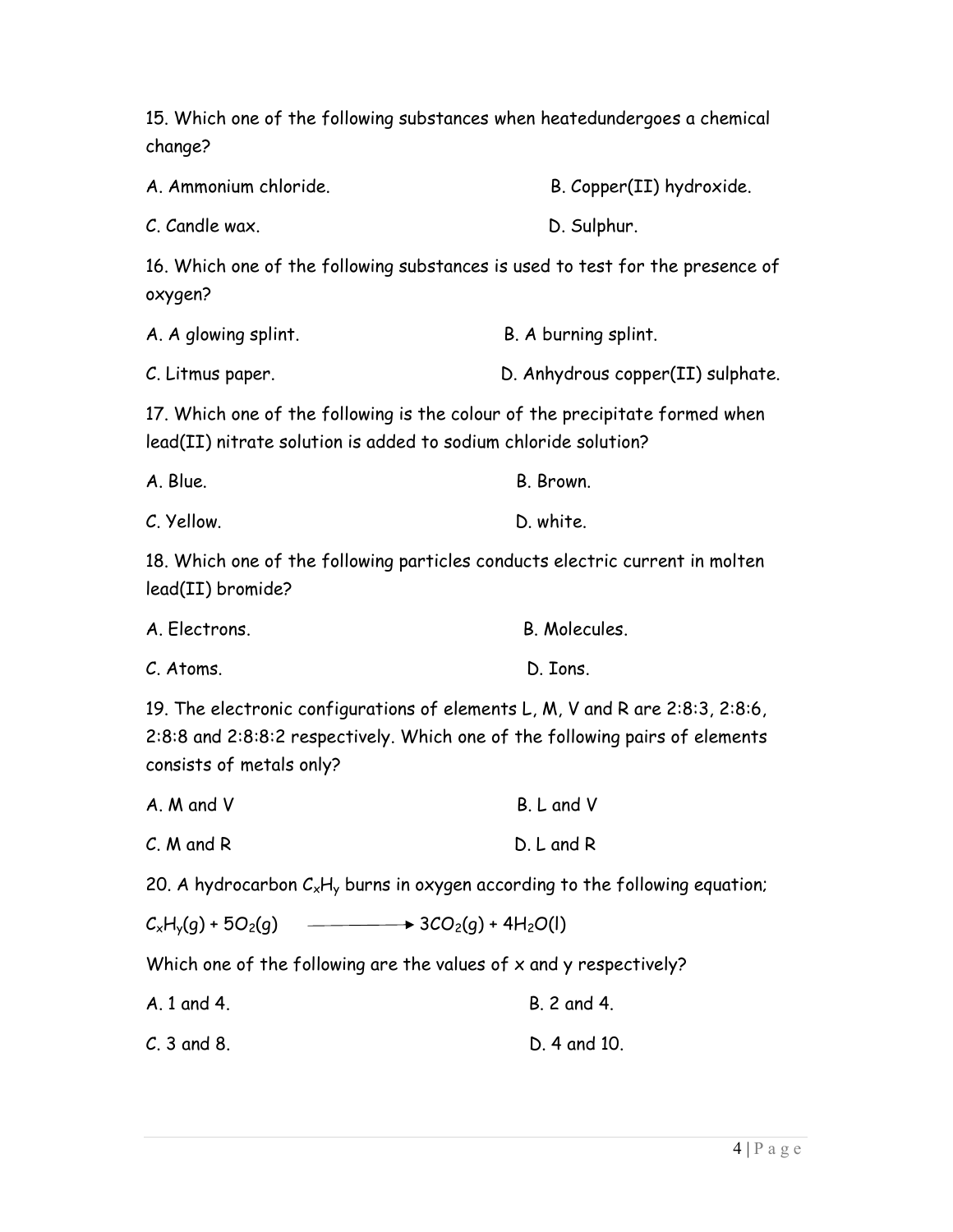21. Zinc carbonate was heated and the residue allowed to cool. Which one of the following is the colour of the residue?

A. Black. B. Yellow. C. White. D. Reddish-brown. 22. The atomic number of element  $X$  is 11. Which one of the following is not a property of the oxide of X? A. It has a high melting point. B. It conducts electricity in solid state. C. It is soluble in water. D. It is a basic oxide. 23. Which one of the following statements is correct about graphite and diamond? They both A. have giant structures. B. have similar physical properties. C. have different chemical properties. D. are hard substances. 24. Which one of the following is not formed when zinc nitrate is heated strongly?  $A. O<sub>2</sub>$  B. ZnO  $C. NO<sub>2</sub>$  D. NO 25. Element Y has atomic number 13. The chemical bond in the sulphide of Y is

A ionic bond B covalent bond

C. dative bond. D. metallic bond.

Each of the questions 26 to 31 consists of an assertion (statement) on the left hand side and a reason on the right hand side. Select

A: if both the assertion and the reason are true statements and the reason is a correct explanation of the assertion

B: if both the assertion and the reason are true statements but the reason is nota correct explanation of the assertion

C: if the assertion is true but the reason isnot a correct statement.

D: if the assertion is not correct but the reason is a correctstatement.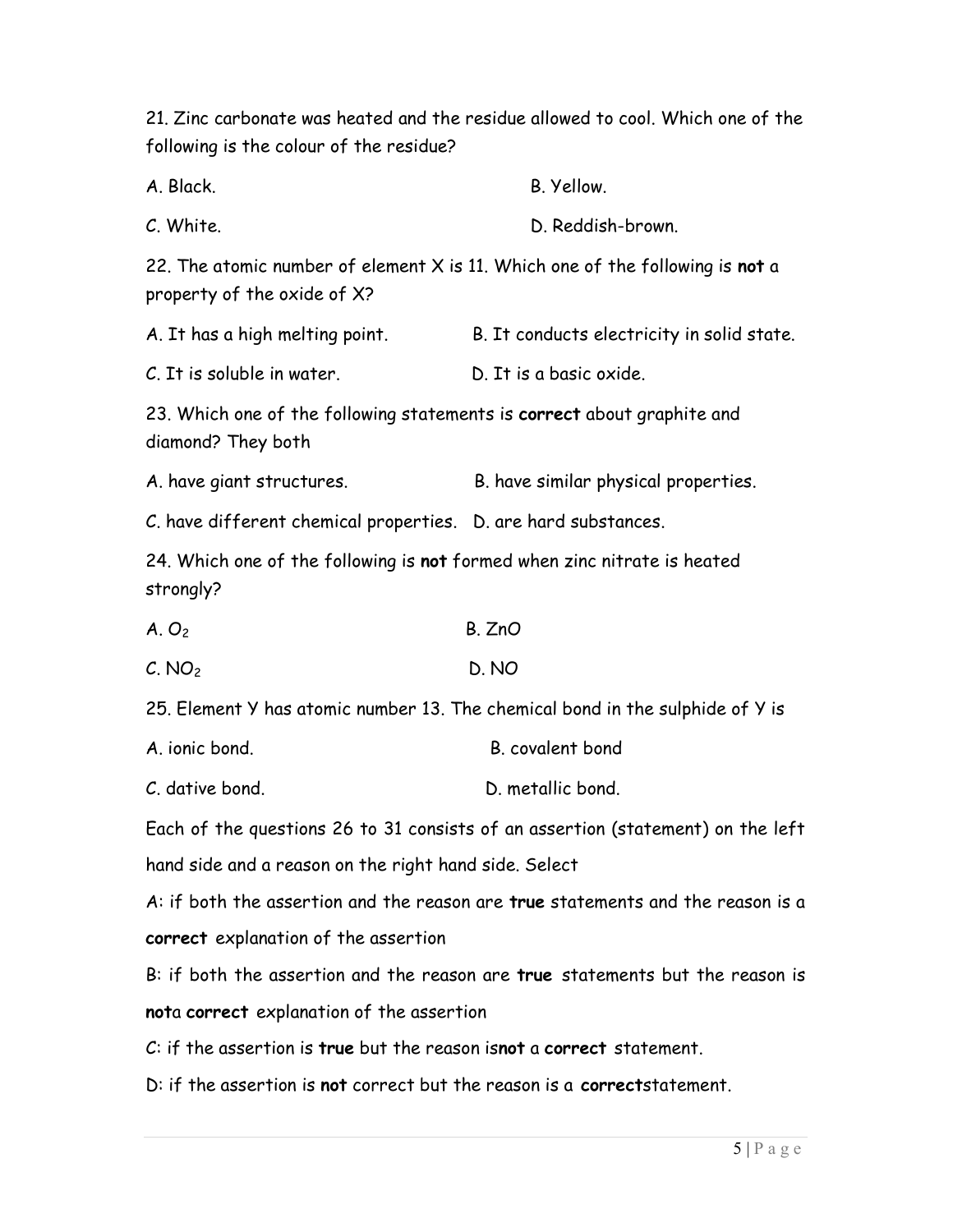## INSTRUCTIONS SUMMARISED

| Assertion    | Reason                                  |
|--------------|-----------------------------------------|
| A: True      | True (reason is correct explanation)    |
| B: True      | True (Reason not a correct explanation) |
| C: True      | <b>Incorrect</b>                        |
| D: Incorrect | Correct                                 |

| 26. Concentrated sulphuric acid is<br>used to dry carbon dioxide                                      | because | it is a dehydrating agent.                                                                            |
|-------------------------------------------------------------------------------------------------------|---------|-------------------------------------------------------------------------------------------------------|
| 27. Isotopes of an element show<br>similar chemical properties                                        | because | Isotopes of an element have<br>the same number of electrons                                           |
| 28. In the preparation of dry carbon<br>dioxide, the gas iscollected byupward<br>displacement of air. | because | Carbon dioxide does not mix<br>with air.                                                              |
| 29. Sodium chloride dissolves in<br>water                                                             | because | Sodium chloride is formed by<br>transfer of electrons from<br>Sodium to chlorine atoms.               |
| 30. Elements in group II of the<br>Periodic table are more<br>reactive than those in group I.         | because | group II elements need to lose<br>two electrons in order to<br>achieve stable noble gas<br>structure. |
| 31. Carbon dioxide extinguishes<br>burning magnesium.                                                 | because | Carbon dioxide does not<br>support combustion.                                                        |

In each of the questions 32 to 35, one or more of the answers given may be correct. Read each question carefully and then indicate the correct answer according to the following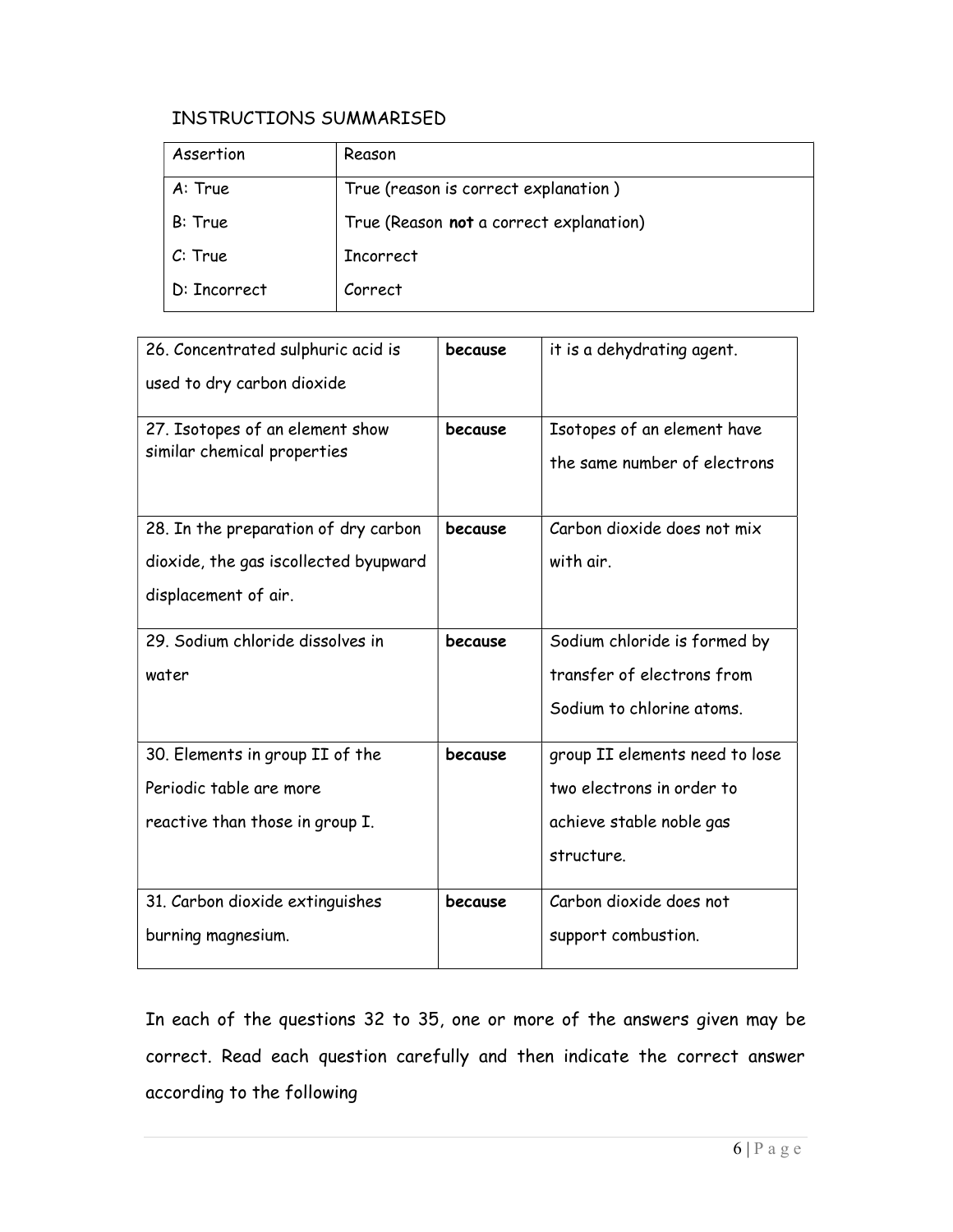A: If 1,2 and 3 only are correct

B: If 1 and 3 only are correct

C: if 2 and 4 only are correct

D: If 4 only is correct

32. Which of the following substances is/are formed when anhydrous copper(II) nitrate is heated strongly?

- 1. Copper(II) oxide. 2. Nitrogen dioxide.
- 3. Oxygen. 4. Copper metal.

33. Which of the following substances is/are formed when magnesium is reacted with steam?

- 1. Oxygen. 2. Hydrogen.
- 3. Magnesium hydroxide. 4. Magnesium oxide.
- 34. An element P is divalent and reacts with acid. Element P
- 1. belongs to group II in the periodic table.
- 2. is above hydrogen in the reactivity series.
- 3. ionizes by loss of two electrons.
- 4. ionizes by gain of two electrons.
- 35. Which of the following statements is/are true about the halogens?
- 1. Are oxidizing agents.
- 2. Belong to the same period of the periodic table.
- 3. Reactivity of the halogens decreases down the group.
- 4. Reactivity of the halogens increases down the group.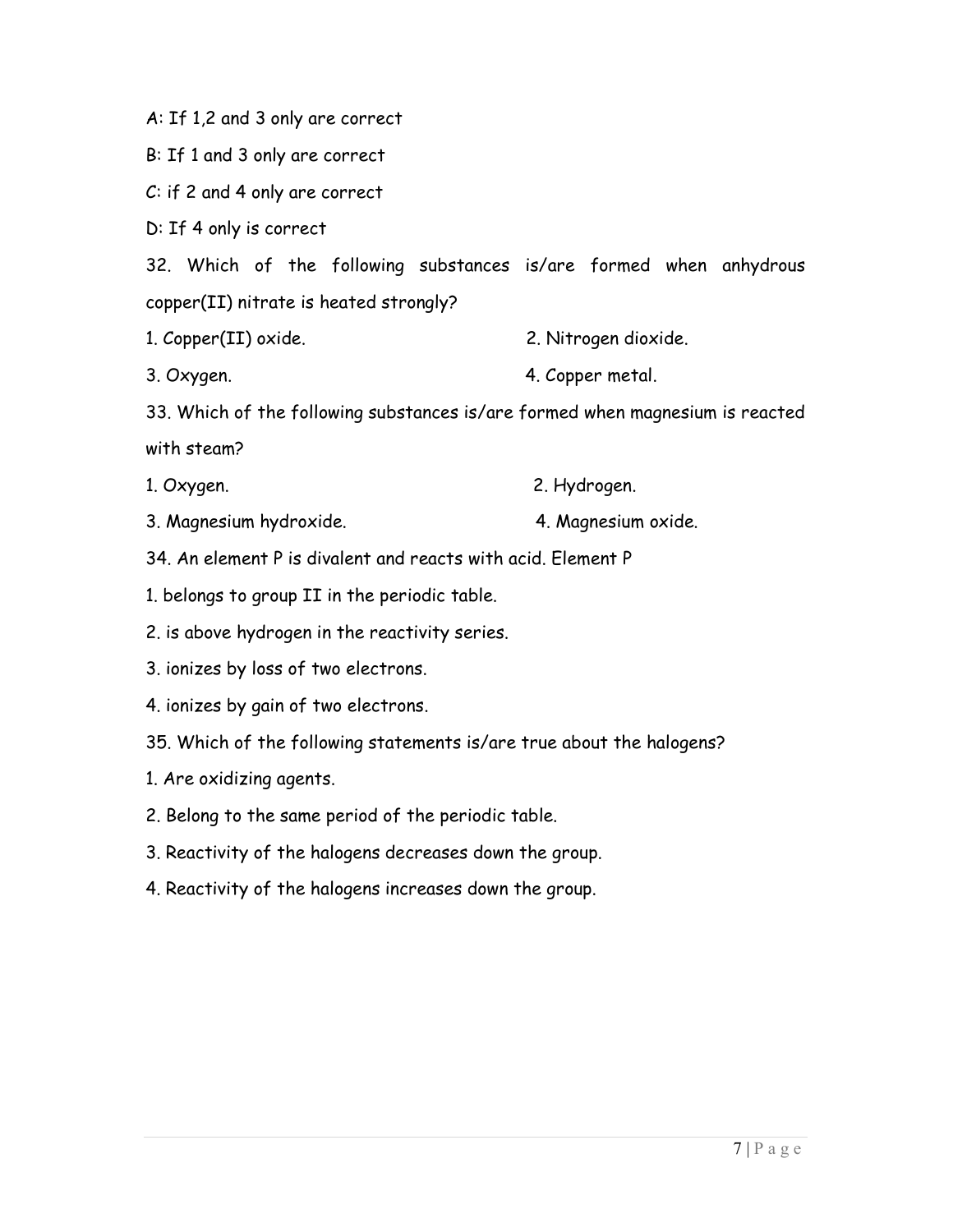# SECTION B (15mks)

| (Write the answers in the spaces provided)                                                   |  |  |  |  |  |
|----------------------------------------------------------------------------------------------|--|--|--|--|--|
| 36. Write equation for the preparation of hydrogen gas using dilute<br>hydrochloric acid and |  |  |  |  |  |
| (1 m k)                                                                                      |  |  |  |  |  |
| (1 m k)                                                                                      |  |  |  |  |  |
|                                                                                              |  |  |  |  |  |
| (1 m k)                                                                                      |  |  |  |  |  |
| (1 m k)                                                                                      |  |  |  |  |  |
| (1 m k)                                                                                      |  |  |  |  |  |
| 38. State what is observed and write equation for the reaction when                          |  |  |  |  |  |
|                                                                                              |  |  |  |  |  |
| (1mk)                                                                                        |  |  |  |  |  |
|                                                                                              |  |  |  |  |  |
|                                                                                              |  |  |  |  |  |
| (1mk)                                                                                        |  |  |  |  |  |
|                                                                                              |  |  |  |  |  |
|                                                                                              |  |  |  |  |  |